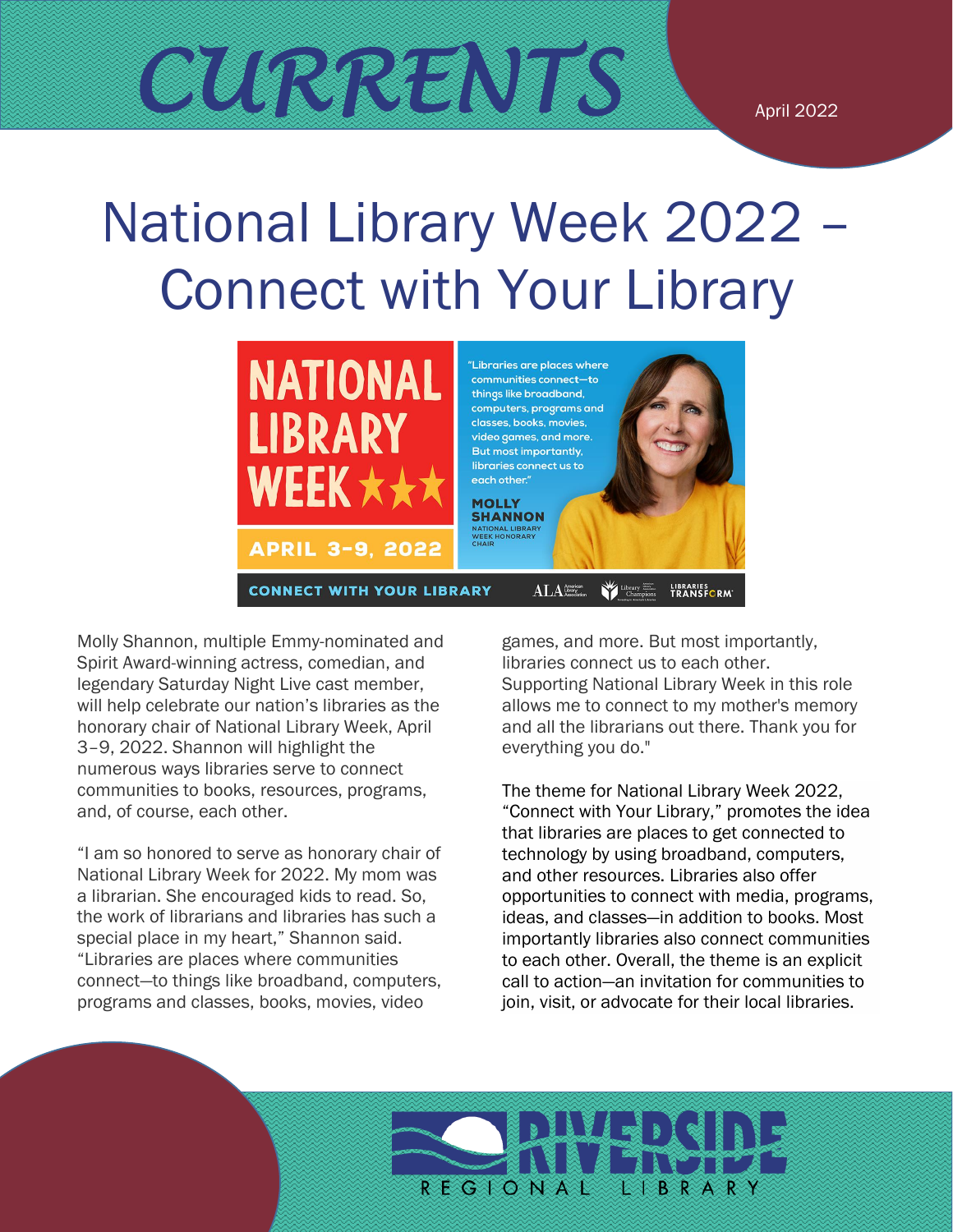## Celebrate Earth Day

Join Riverside Regional Library in celebrating Earth Day this April. You can join us by taking part in the Blue Dot Kids Press activities, which can be downloaded from the Library's [website](http://www.rrlmo.org/) or picked up at all branches.

Download the coloring sheet and color it. Then take a photo of it and email it to [hello@BleuDotKidsPress.com.](mailto:hello@BleuDotKidsPress.com) Blue Dot and its partner One Tree Planted will plant a tree for each entry they receive by April 26.



To participate in the Citizen Scientist activity, take a photo of a tree in your neighborhood. Upload the photo to the TreeSnap app. Blue Dot and One Tree Planted will plant a tree for each photo received by April 26.

And if you'd like to have a tree of your own, keep your eyes peeled to our Facebook page for information about being able to plant your own. Trees are currently pending delivery!

# Crafts, Contests and **Drawings**

#### All Branches

Get ready for Easter and Spring with great craft kits - Egg Weaving for Toddlers-Tweens and Pop Art Rabbits for Tweens-Adult. Available at all library branches.



#### Scott City Branch

Drawing - For a Garden Basket, Easter Basket and Barnes & Noble gift card. Easter Coloring Contest - Pick up your coloring sheets and return them by April 19.

#### Oran Branch

**Easter Coloring Contest - Pick up your coloring** sheets and return them by April 30. Take Home Conservation BINGO - Pick up your BINGO sheet and return it by April 30.

#### Perryville Branch

Contest - Guess the number of jelly beans in the jar.

What's Happening at the Library? See our website and online calendar for the most current information - [www.riversideregionallibrary.org](http://www.riversideregionallibrary.org/)

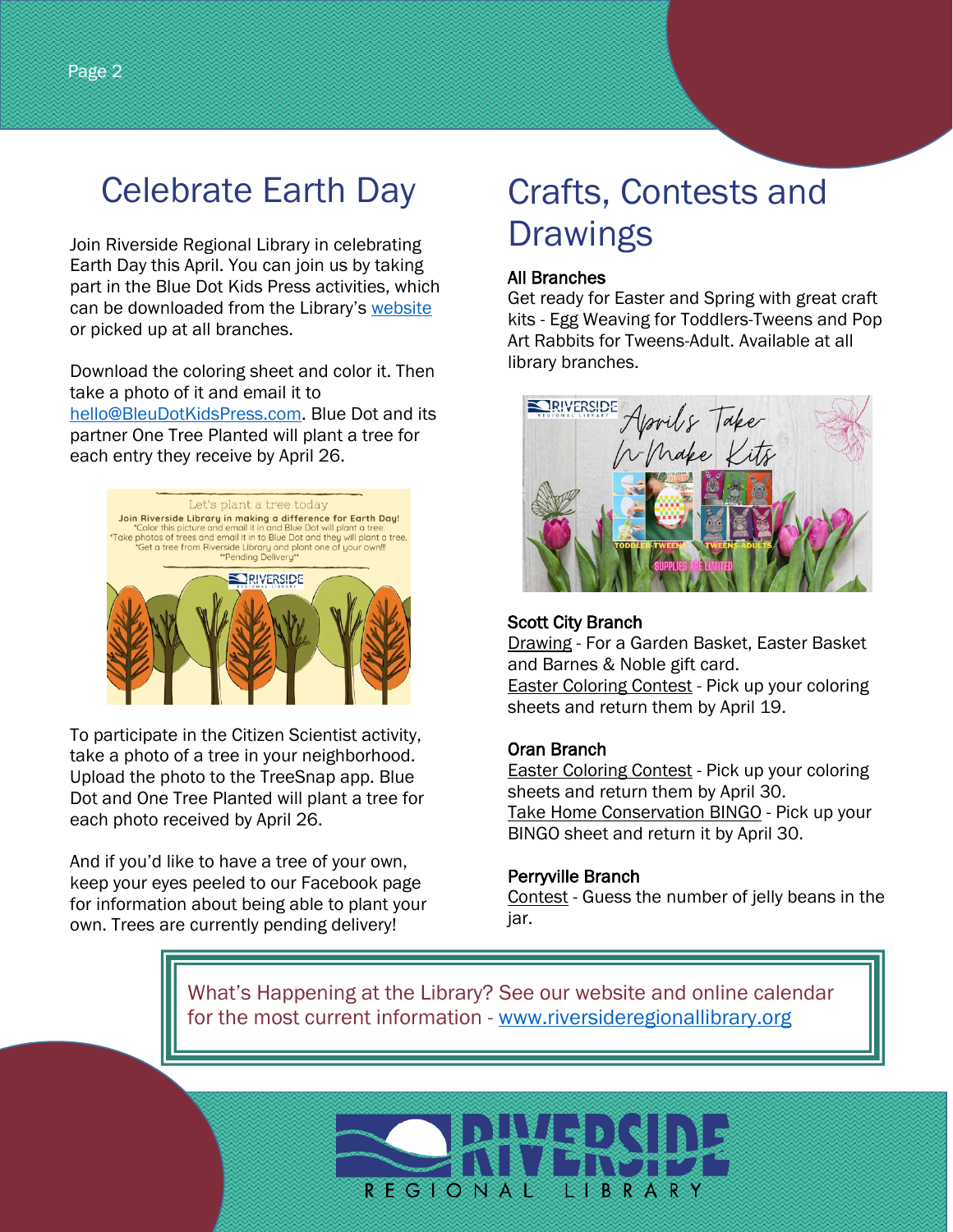### Branch Programs

#### Oran

Tech Talks – Mondays at 2 pm Homework Club – Mondays at 3 pm Family Movie Day – April 9 at 10 am Toddler Hour – April 21 at 2 pm Craft Hour – April 21 at 4 pm Spring Cleaning BINGO – April 28 at 2 pm

#### Scott City

Coffee and Conversation – April 5 and 19 at 1-3 pm Crochet Group – April 5 and 19 at 1-2 pm Spanish for Adults – April 5, 12, and 19 time TBA Baby Animals – April 9 - 10 am-noon Budget and Food, Making it Work – April 12 at 2 pm Book Club – April 26 at 3 pm Bingo – April 29 at 4 pm

#### Benton

Adult Coloring – April 6 and 20 at 9:30 am Craft Hour – April 8 at 2 pm Bingo! – April 22 at 3:30 pm

### Altenburg

Craft kit – All month Seed Exchange Library – All month

#### **Perryville**

Book Club – April 11 at 2 pm – *Nowhere Girl* by Cheryl Diamond Book Club – April 13 at 6 pm – *Hell of a Book* by Jason Mott Earth Day Scavenger Hunt – April 17-22 Family Bingo Night – April 29 at 6:30 – 7:30 pm

> Be sure to stop by and see what's happening at your local library.



Story time and Easter Craft at the Main Branch, Jackson on April 12 at 10 am

Celebrate National Poetry Month and Great Poetry Reading Day with a virtual poetry reading – April 28 at 10 am.

Virtual story time will be posted on our Facebook page and YouTube channel.

### Riverside Book Clubs



**Contact Eunice at eschlichting@rrlmo.org** to join or for more information